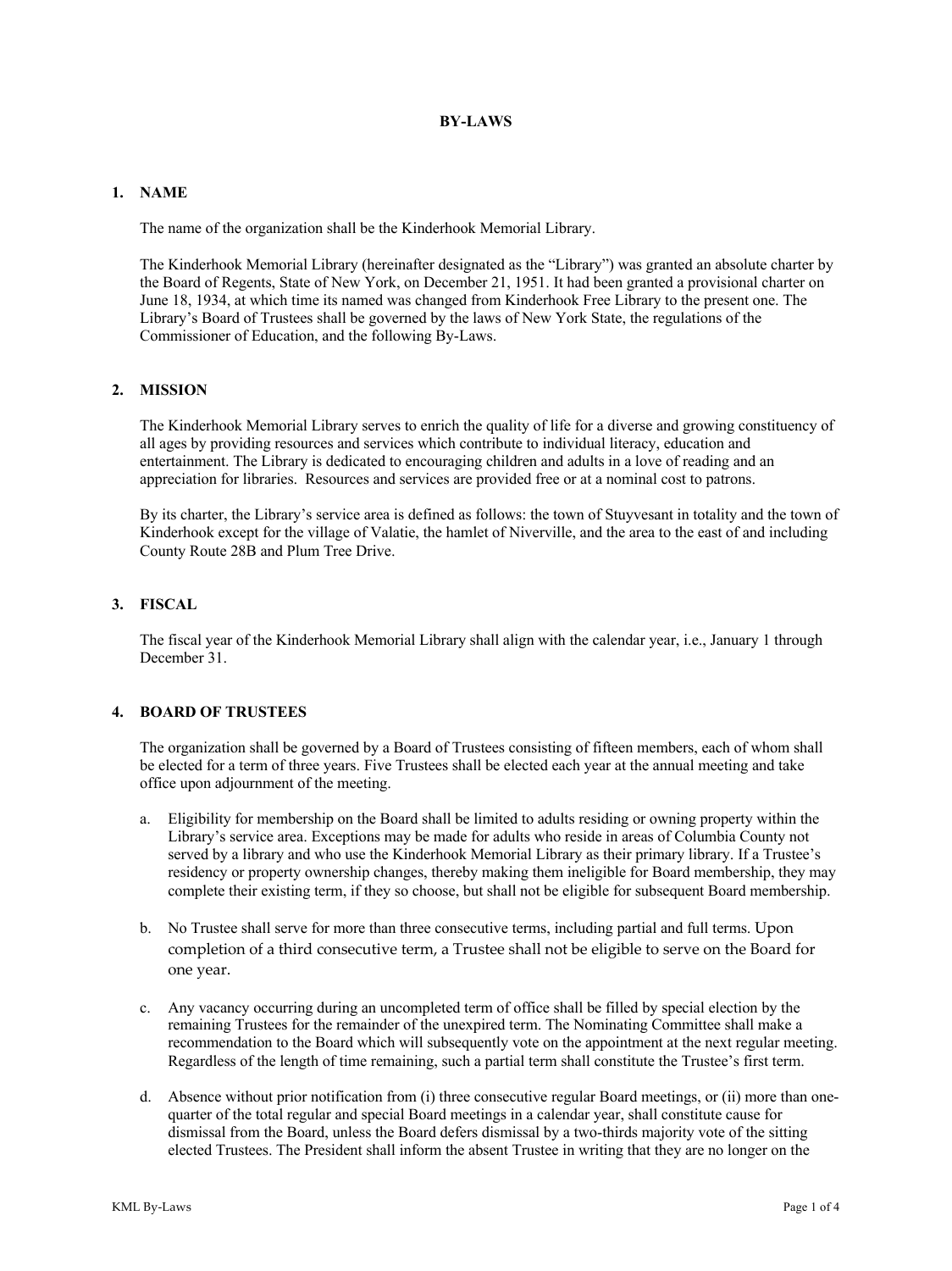Board. If dismissal is deferred by Board action, the President shall inform the absent Trustee in writing the conditions of the deferral.

- e. Trustees must adhere to the Kinderhook Memorial Library Trustee Code of Ethics Policy. Under Education Law 226, subdivision 8, the Board may remove a Trustee for misconduct, incapacity, neglect of duty, or refusal to carry into effect the Library's mission. Removal shall require a two-thirds majority vote of the sitting elected Trustees when, in their judgment, the best interest of the Library will be served by such removal.
- f. All Trustees shall participate in a minimum of two hours of training or education annually, offered through the Mid-Hudson Library System or equivalent. This requirement shall be in addition to the required yearly sexual harassment prevention training required of Trustees by New York State Law.
- g. All actions of the Board shall be of the Board as a unit. No Trustee shall act on behalf of the Board, on any matter, without prior approval of the Board. No Trustee, by virtue of their office, shall exercise any administrative responsibility with respect to the Library nor, as an individual, command the services of any Library employee.

### **5. OFFICERS**

The Officers of the Board shall be President, Vice President, Secretary, and Treasurer. The Board shall elect the Officers from among the sitting Trustees annually at the January meeting. Each Officer shall serve for a term of one year and may serve consecutive terms upon Board vote. The duties of the Officers shall be as follows:

- a. The **President** shall prepare agendas for Board meetings in coordination with the Director, preside at all Board meetings, authorize calls for any special meetings, appoint all committees, execute all documents authorized by the Board, serve as ex-officio member on all committees except the Nominating Committee, and generally perform all duties associated with that office.
- b. The **Vice President**, in the event of the absence or disability of the President, or of a vacancy in that office, shall assume and perform the duties and functions of the President.
- c. The **Secretary** shall ensure that a true and accurate record of all meetings of the Board is kept, that meeting minutes are posted to the public in a timely manner, and that public notice is issued for all regular and special meetings, and shall perform such other duties as are generally associated with that office.
- d. The **Treasurer** shall be the disbursing Officer of the Board and perform such duties as generally devolve upon the office. In the absence or inability of the Treasurer, their duties shall be performed by such other Trustee(s) as the Board may designate.

#### **6. DIRECTOR**

The Board shall appoint a qualified Director who shall be the Chief Executive Officer of the Library and have charge of the administration of the Library under the direction and review of the Board. The Director shall perform the duties outlined in the job description provided by the Board, including the following: the care of the building, equipment and grounds; the employment and direction of the staff; the efficiency and quality of the Library's services to the public; and the operation of the Library under the financial conditions contained in the annual budget.

- a. The Director shall render and submit to the Board reports and recommendations of such policies and procedures which, in the opinion of the Director, will improve the efficiency and quality of the Library's services.
- b. The Director shall attend all meetings of the Board, except the portion of meetings at which the Director's appointment or salary is to be discussed or decided. The Director may also attend committee meetings,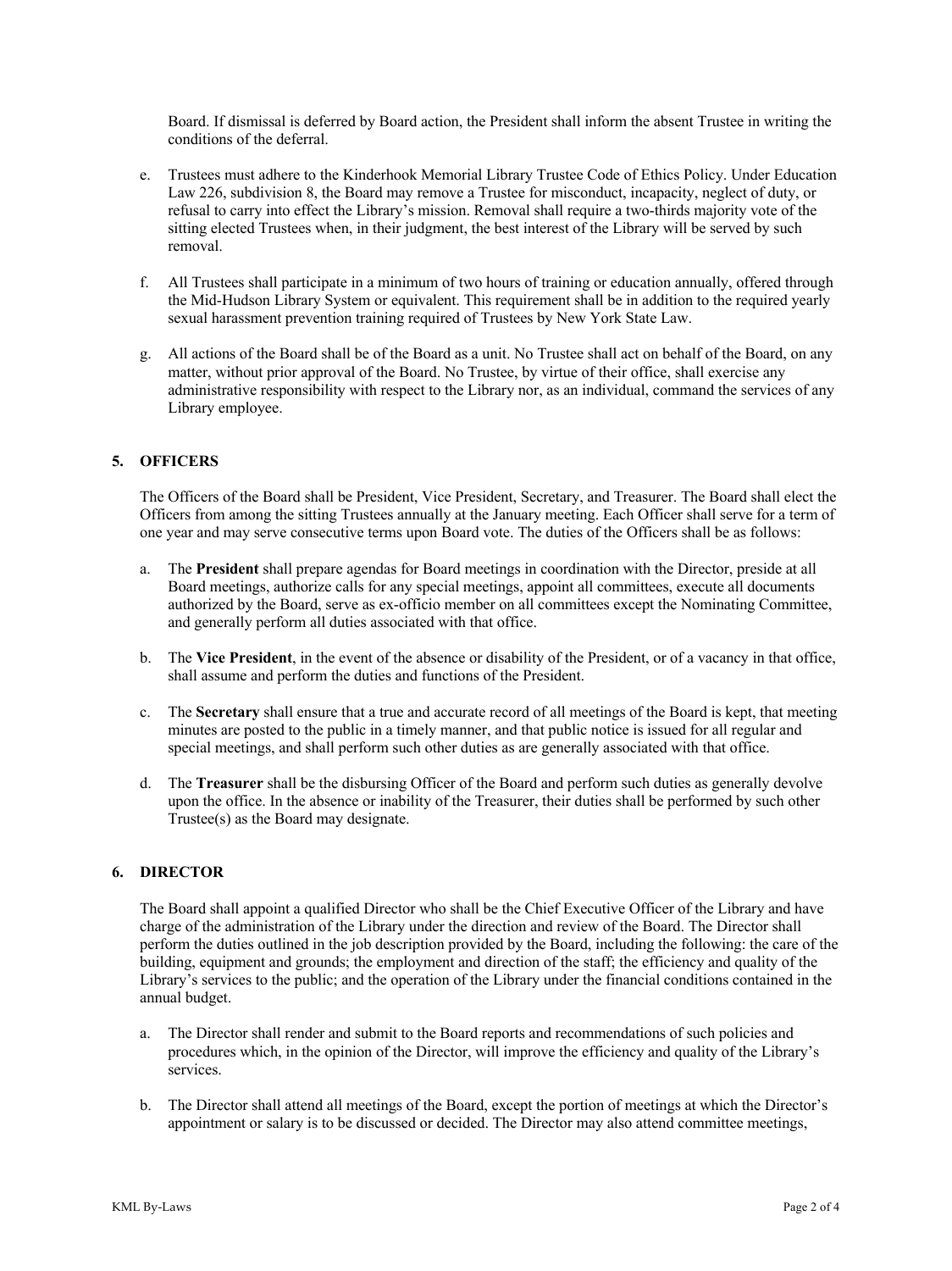except for meetings of the Executive Committee, at the Director's discretion. The Director may speak on all matters but may not vote.

# **7. COMMITTEES**

The Officers of the Board shall constitute the totality of the Executive Committee. Members and Chairs of all other committees shall be appointed by the President.

- a. In addition to the Executive Committee, standing committees of the Board shall be the following: Audit; Building and Grounds; Finance; Fundraising; Nominating; Operations and Long-Range Planning; and Sustainability.
- b. The Nominating Committee shall be comprised of the following: one Officer of the Board who is not the President; four sitting Trustees; and one representative of the Friends of the Kinderhook Memorial Library who shall serve as a non-voting member of the committee.
- c. With approval of the President, committee Chairs may invite community members to serve on committees.
- d. New standing committees may be formed or existing committees eliminated by Board vote.
- e. Ad hoc committees (i.e., committees for specific purposes) may be appointed by the President with Board vote. Such committees shall serve until the completion of the work for which they were appointed.
- f. All committees shall report to the Board at each of its regular meetings.
- g. A committee shall have only advisory powers unless Board action grants it specific powers to act.

### **8. MEETINGS**

Regular meetings of the Board shall be held monthly, with the exception of August, at a date and time set by the Board. Written notice of all meetings and relevant materials shall be provided by the Director to each Trustee at least five days before the meeting.

- a. The annual meeting shall be held at the regular March Board meeting. The Board may change the date and/or time of the annual meeting by vote. All Trustees shall be notified in writing of the change in schedule.
- b. A special meeting of the Board may be called at any time by the President, or upon the request of three Trustees, for a specific purpose. No business shall be transacted at a special meeting except the stated business for which the meeting was called.
- c. The draft budget for the subsequent calendar year, shall be presented at the regular meeting in November. The final budget for the subsequent calendar year shall be presented for Board approval at the regular meeting in December.
- d. A simple majority of the whole Board, including vacancies, shall constitute a quorum for the conducting of all business. If a quorum is not present at a regular meeting, the attending Trustees may set a date and time for another meeting to be held within one week, and the presiding Officer shall notify absent members in writing of the specially called meeting.
- e. A simple majority of the whole Board, including vacancies, shall be required for any motion to pass unless otherwise specified in these By-Laws.
- h. A Trustee must be present at a meeting to have their vote counted.
- i. Each Trustee shall have one vote, irrespective of office held.